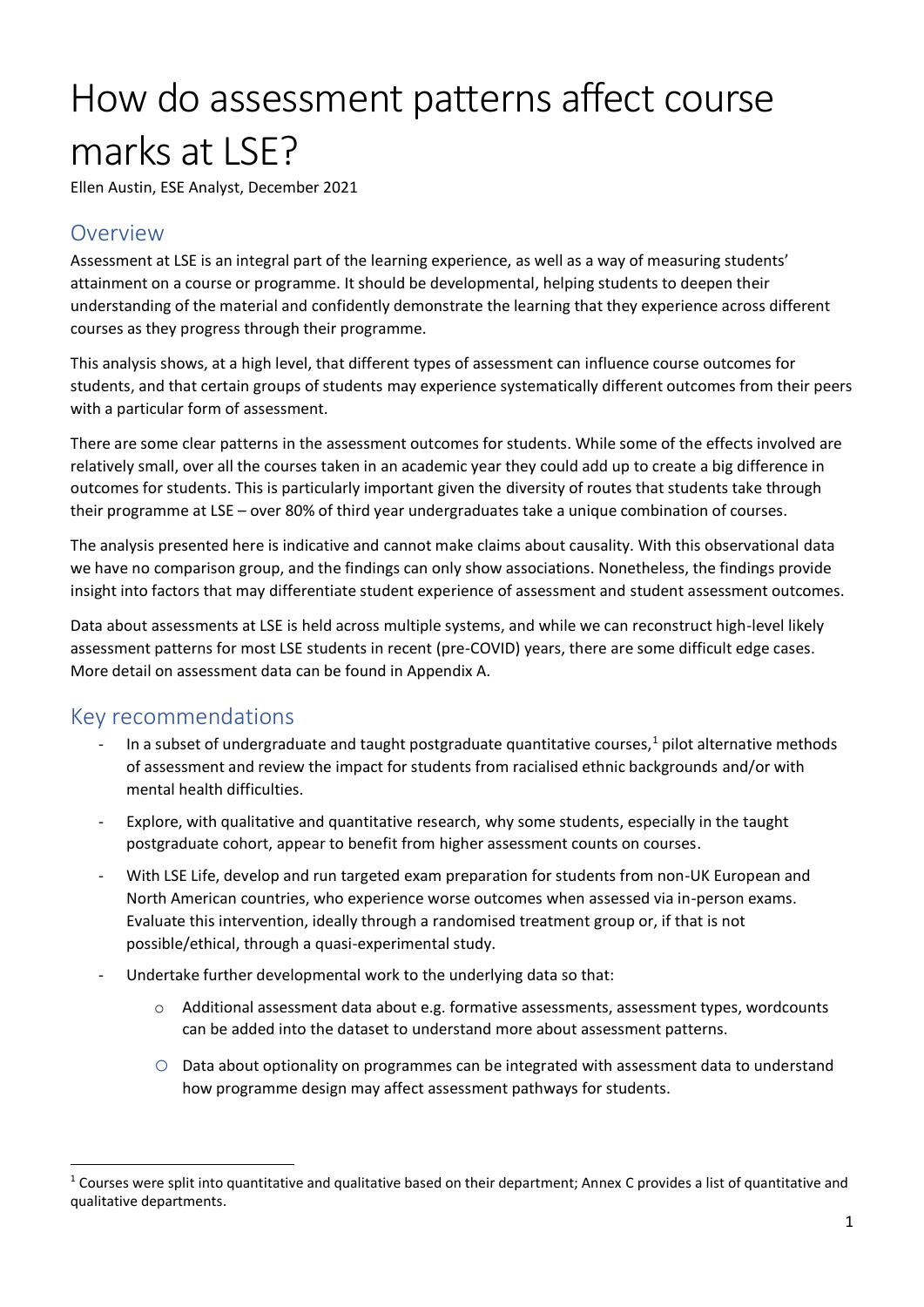### Changes to assessment on programmes over time

Looking at our best possible reconstruction of assessments taken by students over time, some trends emerge. We have not considered data from 2019/20 or 2020/21 given that student assessments in those years were so atypical.





## **Diversity in assessment patterns: UG**

At undergraduate level students are taking more assessment elements during a year, and the proportion of the year's credit assessed by coursework methods is also increasing. This is shown in the upward slope of the lines in Figure 1 – green lines representing the in-year count of assessment elements and purple representing the proportion of credit assessed via coursework assessment.

We can also see that, when it comes to assessment, the diversity of student experience on programmes is increasing over time, especially in Year 2 and Year 3 of study. This can be seen in the growing gap between the fitted lines for the lower quartile (light green/purple) and the upper quartile (dark green/purple) in Figure 1. As the gap gets wider, the experience of students on a single programme tends to become more diverse.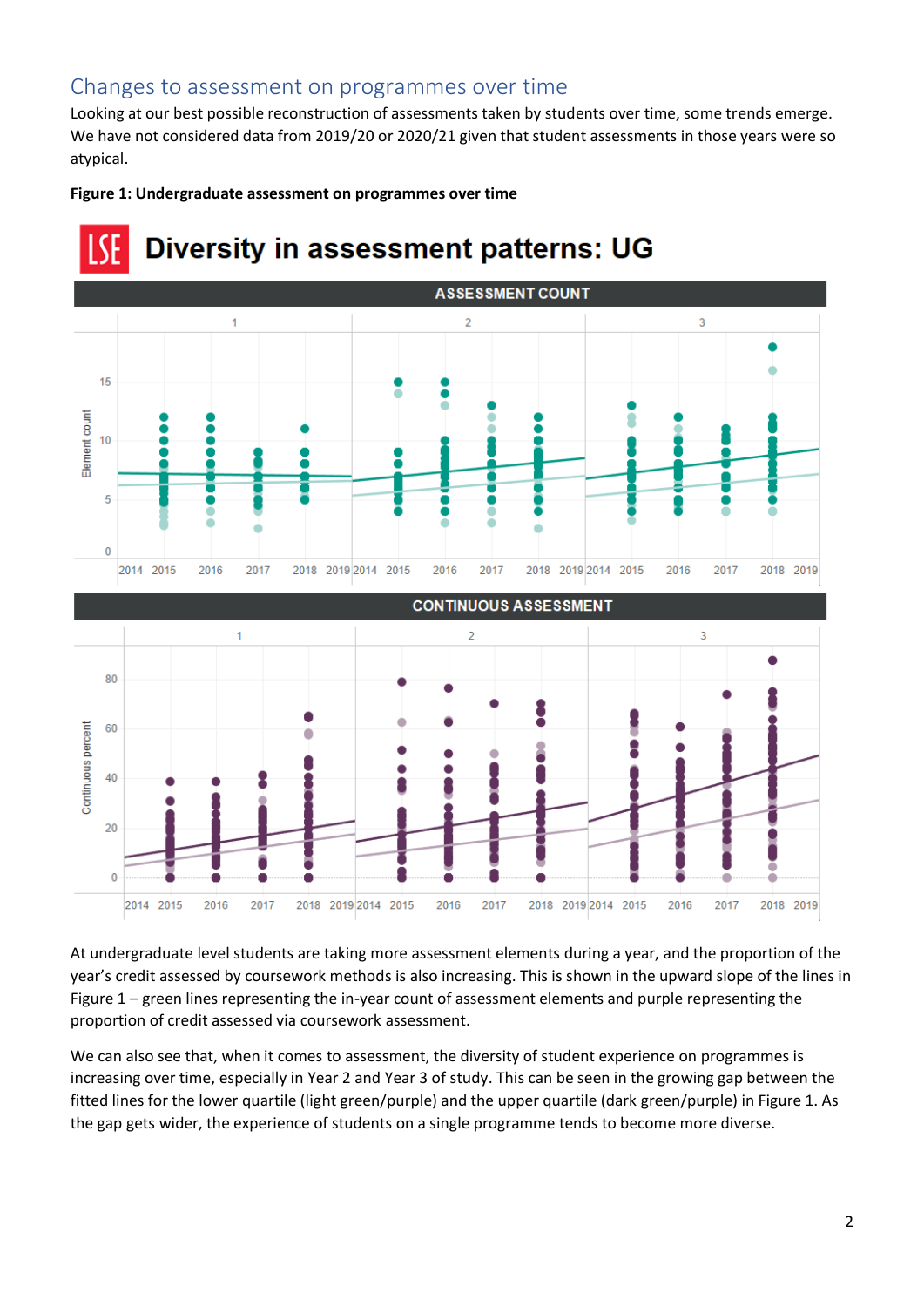#### **Figure 2: Taught postgraduate assessment on programmes over time**



Figure 2 shows the same data for taught postgraduate programmes. As with undergraduates, the element count and percentage of coursework assessment seems to be increasing over time, but student experience on the programmes appears to remain more consistent – there is not the same growing gap between the dark and light lines on the graph.

These overall trends may mask other patterns within the data where, for example, the level of optionality on a programme affects assessment patterns (which seems likely).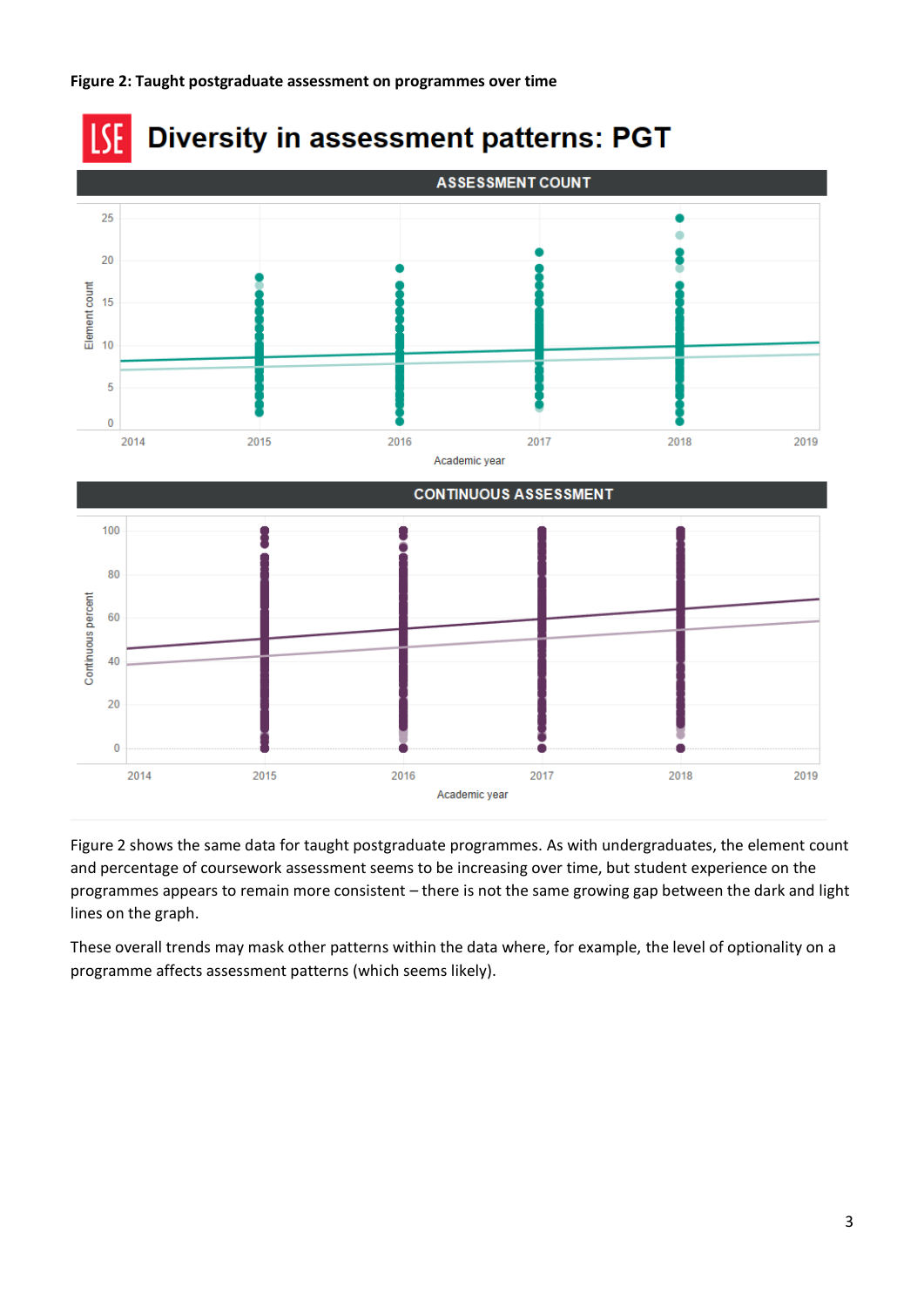### Effect of assessment type on course results

We ran four models, each looking at a different group of courses, to understand possible relationships between assessment patterns and student results. Figure 3 shows the splits and counts of students considered in each grouping.

#### **Figure 3: Course results included in analysis by programme level and disciplinary group**

|      | FD          |              | <b>PGT</b>  |              |  |
|------|-------------|--------------|-------------|--------------|--|
|      | Qualitative | Quantitative | Qualitative | Quantitative |  |
| 2015 | 8,078       | 11,426       | 17,239      | 10,761       |  |
| 2016 | 8,688       | 11,419       | 19,359      | 12,614       |  |
| 2017 | 8,682       | 11,860       | 19,459      | 13,640       |  |
| 2018 | 9,133       | 13,437       | 19,042      | 13,923       |  |

Figure 4 shows the relationship between the assessment variables included in the model and student marks on their course. The four assessment variables were as follows:

- Percentage of course assessed by in-person exam
- Percentage of course assessed by take-home exam
- Number of assessment elements on the course
- Number of assessment elements taken by the student in the academic year

#### **Figure 4: Relationship between assessment variables and student marks on courses**

| Study      |            |                                           |         |         |         |         |
|------------|------------|-------------------------------------------|---------|---------|---------|---------|
| level      | Department | Variable                                  | 2015    | 2016    | 2017    | 2018    |
| FD.        | All qual   | 10pp increase: in-person exam             | $-0.10$ | $-0.07$ | $-0.08$ | $-0.06$ |
|            |            | 10pp increase: take-home exam             | $-0.17$ | $-0.19$ | $-0.10$ | $-0.11$ |
|            |            | 1 additional assessment element on course | $-0.15$ | $-0.23$ | 0.14    | $-0.07$ |
|            |            | 1 additional assessment element in year   | 0.12    | 0.06    | 0.13    | 0.01    |
|            | All quant  | 10pp increase: in-person exam             | $-0.11$ | $-0.24$ | $-0.24$ | $-0.15$ |
|            |            | 10pp increase: take-home exam             | $-0.33$ | $-0.22$ | $-0.30$ | $-0.15$ |
|            |            | 1 additional assessment element on course | $-1.10$ | $-0.31$ | $-2.45$ | $-2.35$ |
|            |            | 1 additional assessment element in year   | 0.23    | 0.07    | 0.00    | 0.10    |
| <b>PGT</b> | All qual   | 10pp increase: in-person exam             | $-0.13$ | $-0.12$ | $-0.08$ | $-0.09$ |
|            |            | 10pp increase: take-home exam             | 0.01    | 0.06    | 0.03    | 0.00    |
|            |            | 1 additional assessment element on course | $-0.17$ | 0.44    | 0.39    | 0.03    |
|            |            | 1 additional assessment element in year   | 0.05    | 0.05    | 0.13    | 0.15    |
|            | All quant  | 10pp increase: in-person exam             | $-0.03$ | 0.09    | 0.03    | $-0.09$ |
|            |            | 10pp increase: take-home exam             | $-0.22$ | $-0.11$ | $-0.04$ | $-0.09$ |
|            |            | 1 additional assessment element on course | 0.63    | 0.48    | 0.65    | 0.44    |
|            |            | 1 additional assessment element in year   | 0.13    | 0.14    | 0.11    | 0.11    |

#### **Assessment count on courses affects marks for some, not all, students**

Although we may worry about assessment overload, the number of assessment elements on a course do not show a consistently negative relationship with student outcomes. When controlling for other characteristics, more assessment elements on a course typically correlate with lower student marks on undergraduate quantitative courses. But on taught postgraduate quantitative courses, more assessment elements seem linked to better marks. Similarly, there is no clear relationship between the number of assessment elements in a year of study and a student's outcome on individual courses – and any effects observed appear small.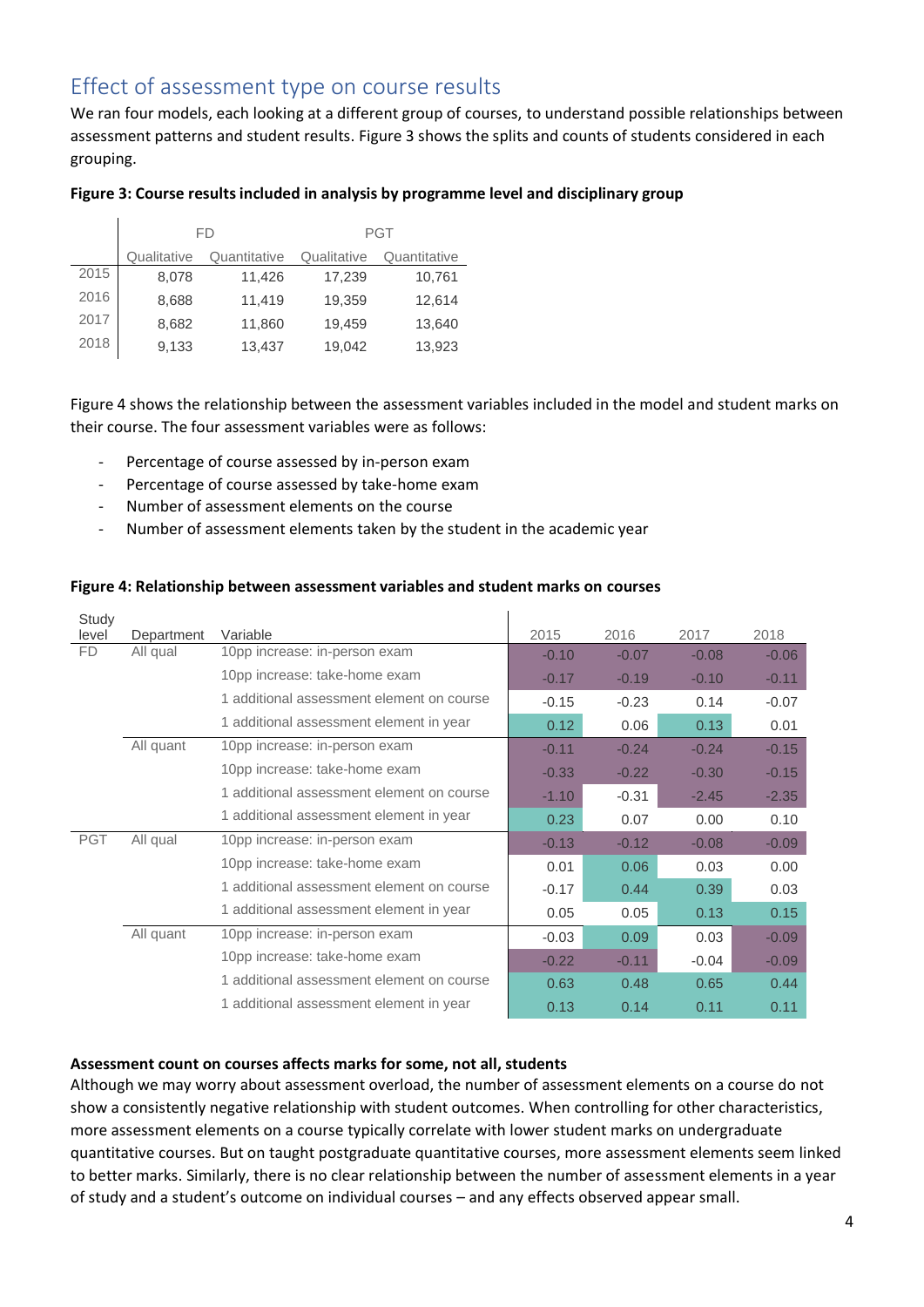#### **Non-coursework assessment usually lowers marks**

There is a clearer relationship between non-coursework assessment and student marks. At undergraduate level, both take-home and in-person exams relate to worse student marks – the more weight attached to noncoursework assessments on a course, the lower the marks tend to be. For taught postgraduates on qualitative courses, we see this same relationship for in-person exams (but not take-home); for taught postgraduates on quantitative courses we see the relationship for take-home exams (but not in-person).

The effects are not necessarily large – a 10 percentage point change in non-coursework assessment weight can be correlated with an average decrease of between 0.06 and 0.3 marks. But when aggregated up this effect could be much larger. For example, while most students in the second year of BSc Economics have zero coursework assessment on the programme, some outliers may have as much as 60% of their overall grade in the year determined by coursework assessment. This could mean a big difference in overall marks for the year.

### Impact of demographic characteristics

We then moved on to look at interactions between assessment types and student characteristics. We wanted to understand whether some groups of students are more likely than others to experience negative (or positive) outcomes based on assessment methods.

Figure 5 shows the number of the four models where the interaction was significant, and the direction of the effect. The bigger the bar, the more models showed a significant interaction between the demographic characteristic and the assessment variable. A fuller model output is available in Annex B.

#### **Figure 5: Interactions between student characteristics and assessment methods**



### Interactions with student characteristics

| <b>Effect direction</b><br>(significant at $p<0.05$ ) |  |
|-------------------------------------------------------|--|
| <b>Negative</b>                                       |  |
| Positive                                              |  |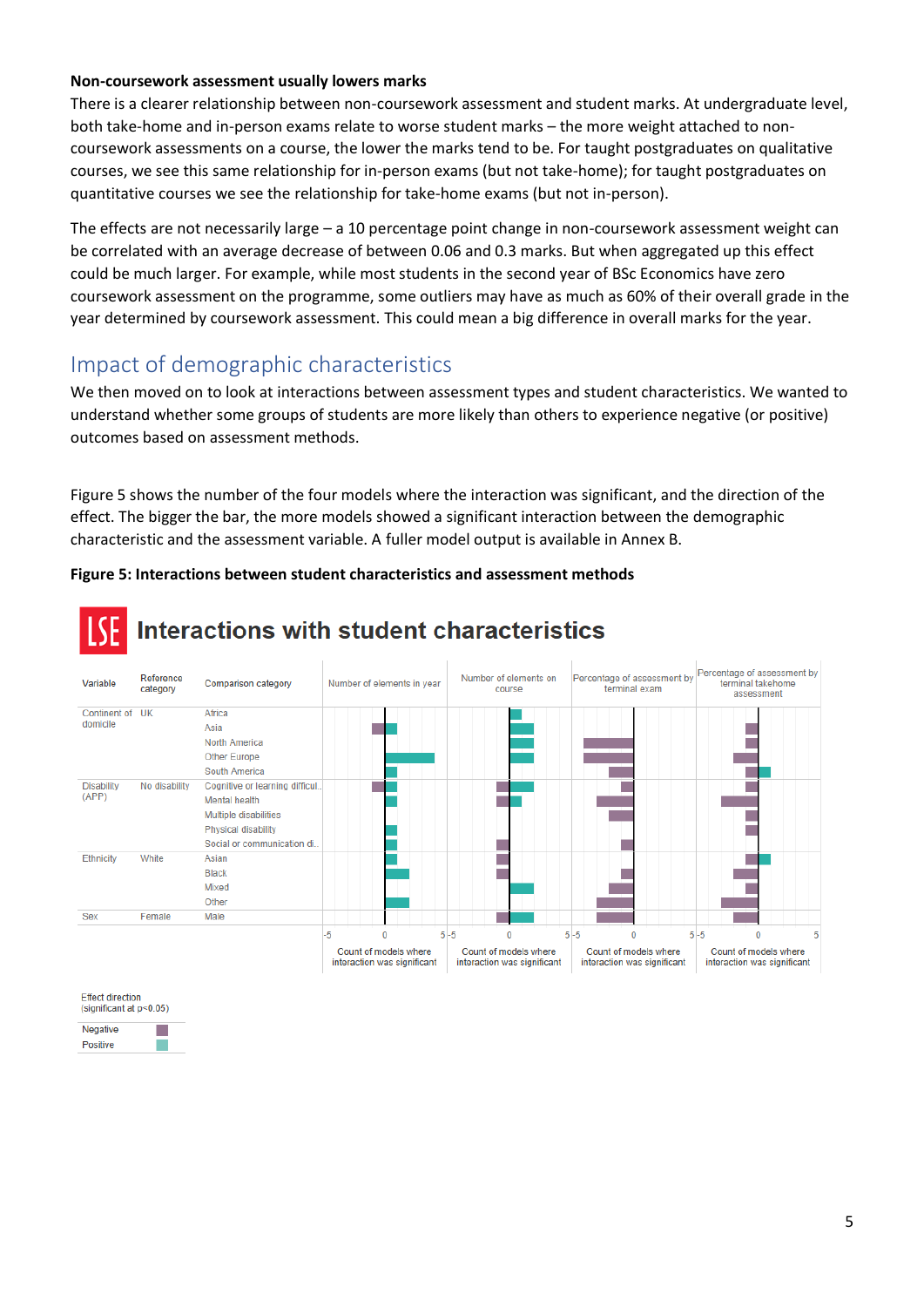#### **Students from North America and non-UK EU countries consistently perform better with coursework assessment**

Of the four demographic characteristics we tested, a student's country of domicile showed the most consistent pattern across departments and study levels. Controlling for other characteristics, students from North America and non-UK European countries experience worse outcomes than UK-domiciled peers when assessed by exam rather than coursework. This applies on quantitative and qualitative courses, and at undergraduate and postgraduate level. A 10 percentage point increase in exam-based assessment can be associated with a drop in between 0.1 and 0.5 marks for students domiciled in these areas. Taught postgraduates from South America experience the same disadvantage.

At the same time, taught postgraduates from Asia, North America and non-UK Europe experience an uplift in marks with each additional assessment element on the course. Adding one assessment element is associated with an increase of 0.35-1 marks.

#### **Students with a mental health condition experience disadvantage from in-person exams**

With the exception of taught postgraduates on qualitative courses, students with declared mental health difficulties experienced a 0.1-0.5 mark penalty with each additional 10 percentage points of their course that was assessed by in-person exam. In quantitative courses this same disadvantage appeared for students with multiple declared disabilities.

#### **Effects of ethnicity are more apparent on quantitative courses**

When compared to their white peers, almost all students of colour on quantitative undergraduate courses experience a disadvantage from final exams (both in-person and take-home). A 10 percentage point increase in exam-based assessment could be correlated with a drop of 0.2-0.5 marks for students on these courses from Black, Mixed or Other ethnic backgrounds – Asian students experienced a disadvantage for take-home exams but not in-person exams.

#### **Other effects may exist but be difficult to detect due to student numbers**

Where the number of students with a certain characteristic on a particular type of course is small, it may be difficult for the model to identify statistically significant effects. There may be patterns of outcomes that are not picked up by this model, and any further qualitative research should bear this in mind.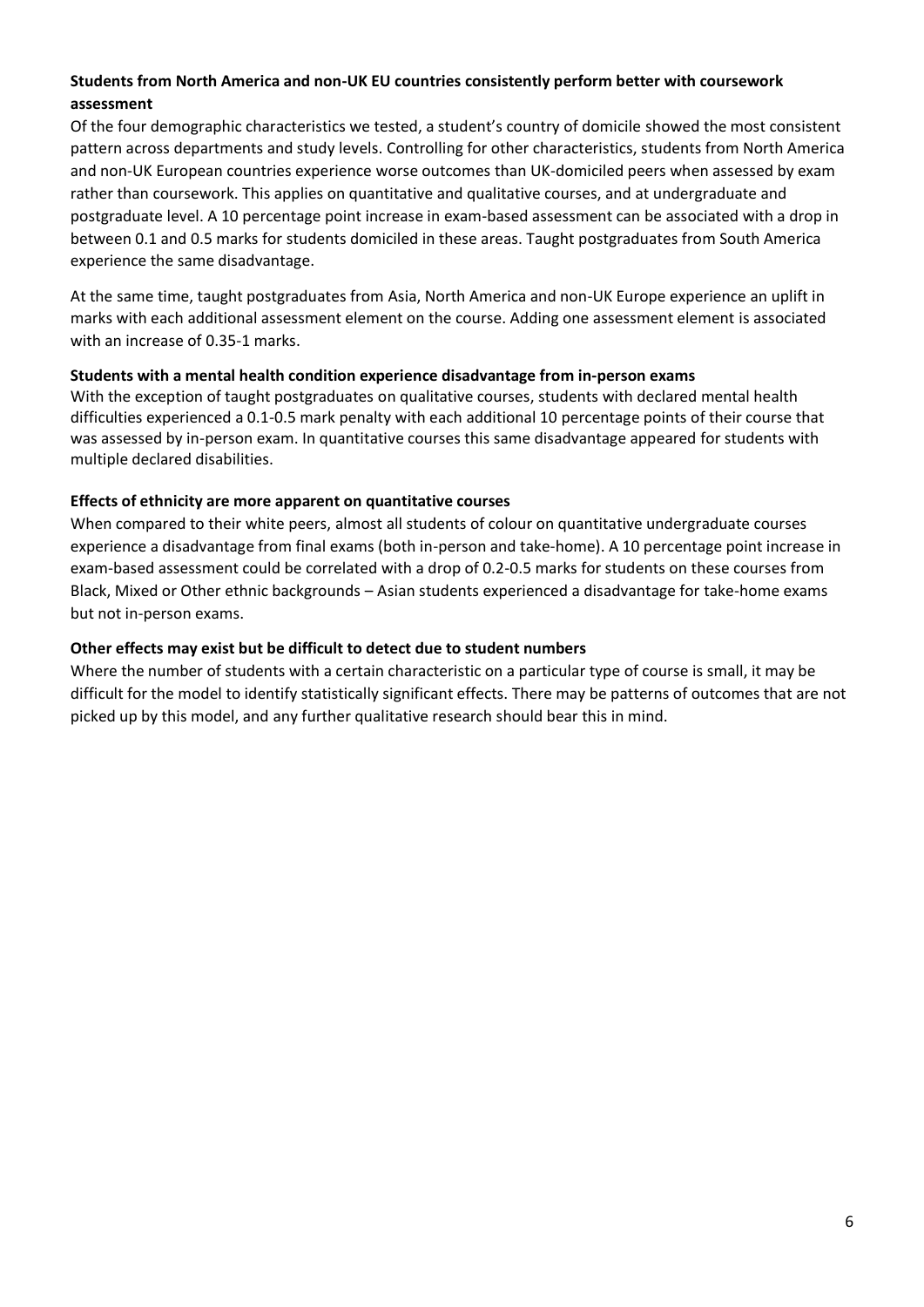### Conclusions and recommendations

The most consistent finding relates to the relative underperformance (compared to UK-domiciled students) of students from non-UK European and North American countries in courses where assessment is heavily weighted towards exams. Any changes to assessment methods must recognise this, while also considering that some students perform better in exams and would potentially be disadvantaged by a move away from them. This pattern might reasonably be explained by the education systems (either Level 3 or undergraduate) that these students have experienced before coming to LSE, where coursework assessment is more common than terminal. One option would be to deliberately target exam preparation activities towards sub-groups who we might expect to derive more benefit from them. This will need to be carefully framed so as not to appear to place responsibility with the students. This intervention would be an excellent candidate for evaluation under the School's developing evaluation framework.

Students on undergraduate quantitative courses from Black, Mixed or Other ethnic backgrounds also appear to experience worse outcomes from terminal assessments compared to White students. This is harder to explain than the difference based on country of domicile, and a possible intervention might be to trial more diverse assessment methods on a subset of quantitative courses to review the impact on all students. Again, this could be a good candidate for evaluation as part of LSE's Access and Participation Plan.

Students with a mental health difficulty, again in quantitative programmes, also experience a disadvantage from in-person examinations. The intervention identified above could also be used to understand the impact on their performance.

The number of assessment elements on a course appears to have a positive impact for many (though not all) students, especially at taught postgraduate level. It is not entirely clear what may be driving this. Perhaps students have benefitted from exposure to a wider range of ways of demonstrating their learning. Or maybe the assessment load has been distributed more evenly across the year, meaning that their performance is less affected by stress than if everything rested on a handful of terminal assessments – a single 'bad day' has less impact. Further qualitative research – or, if we invest in cleansing and organising assessment data, quantitative research may be possible – will help us to understand the causal mechanisms, and how they operate for different groups of students, to ensure that changes to assessment practice retain some of these benefits.

As outlined in Annex A, data on courses, programmes and assessments are held across multiple systems and can be very difficult to reconcile. Cleansing and reconciliation of this data would allow us to review how individual students experience assessment throughout their programme, as well as allowing more detailed analysis on, for example, the relationship between formative and summative assessment.

The key recommendations are therefore as follows:

- In a subset of undergraduate and taught postgraduate quantitative courses, pilot alternative methods of assessment and review the impact for students from racialised ethnic backgrounds and/or with mental health difficulties.
- Explore, with further qualitative and quantitative research, the possible explanations for the positive impact of assessment count for certain sub-groups of students, especially in the taught postgraduate cohort.
- Develop and run targeted exam preparation (building on existing resources in LSE Life) for students from non-UK European and North American countries, who experience worse outcomes when assessed via inperson exams. Evaluate this intervention, ideally through a randomised treatment group or, if that is not possible/ethical, through a quasi-experimental study.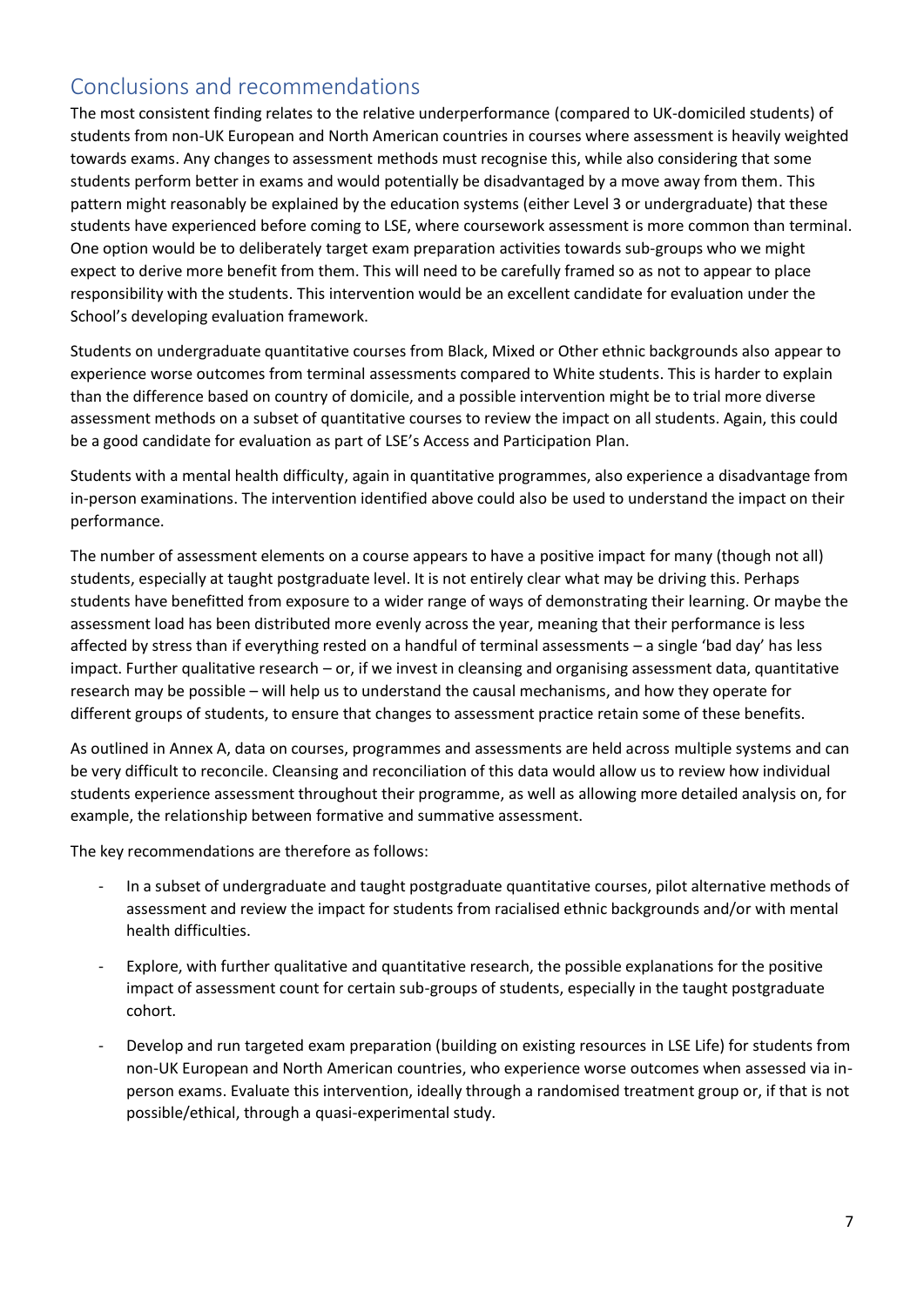- Undertake further developmental work to the underlying data so that:
	- o Additional assessment data about e.g. formative assessments, assessment types, wordcounts can be added into the dataset to understand more about assessment patterns.

Data about optionality on programmes can be integrated with assessment data to understand how programme design may affect assessment pathways for students.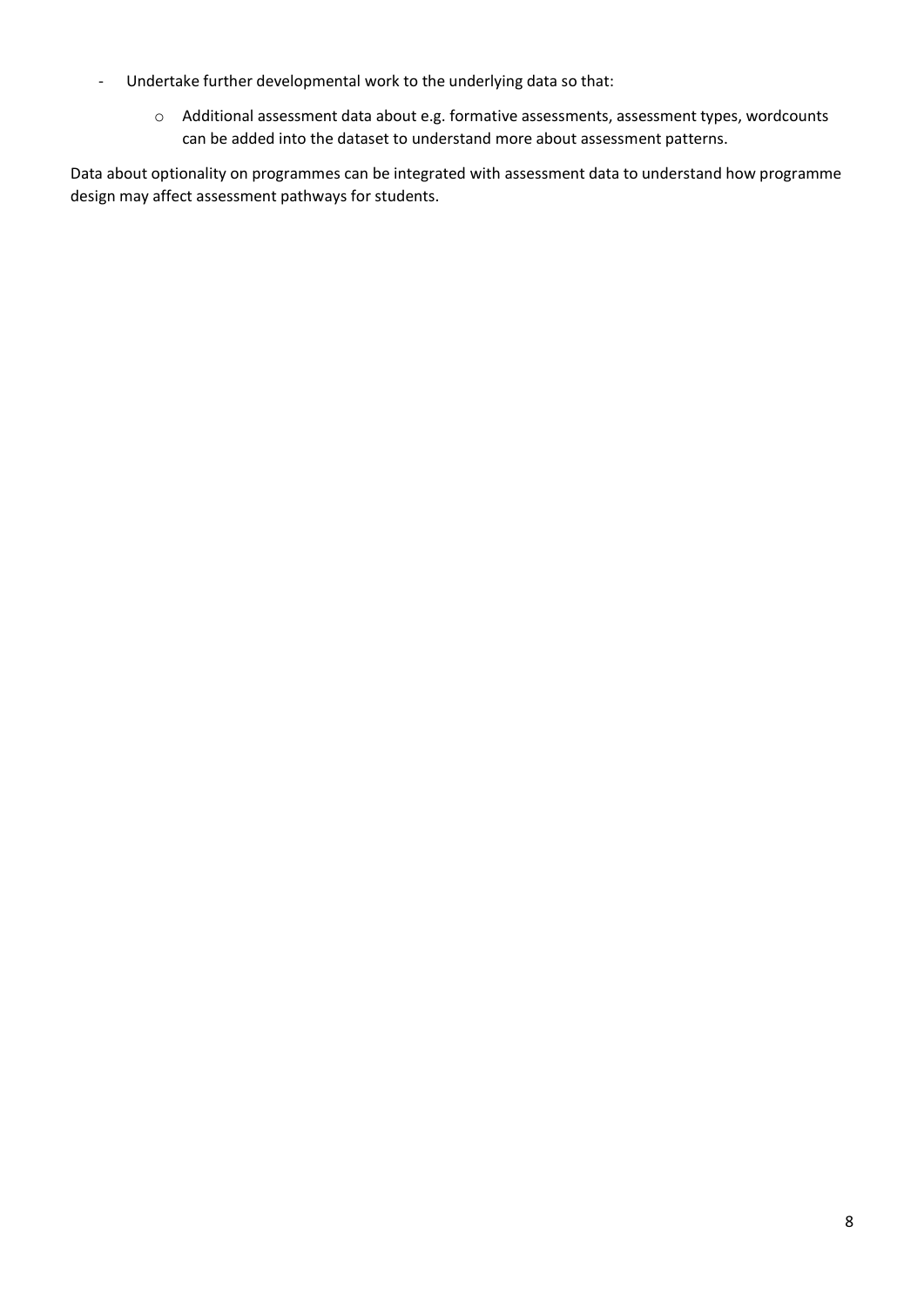### Annex A: data on assessments, courses and programmes

Data about student assessments on their LSE programmes is held in two main systems:

- CAPIS LSE's course management system contains relatively detailed data about formative and summative assessments. This data is entered by departments to produce the course guides and has not, therefore, been structured for onward analysis. Much of the data – especially about formative assessments – is held in free text boxes and would need to be coded to be used for onward visualisation and analysis. Courses may have different assessment patterns depending on the student's programme of study.
- SITS LSE's student management system contains data about student module takings and results. In recent years results data is available at the individual assessment level but this has not been available historically. Where students have deferred assessments, or retaken them the following year without repeat teaching, the assessment pattern may differ from the one held in CAPIS.

Further data, necessary to explore assessment patterns in more detail, is held in REG, LSE's programme regulations management system. This system holds data on which courses are available on which programmes and would allow us to identify, for example, whether students are obliged to sit an assessment (because the course is compulsory on their programme) or whether they may have been able to choose between different assessment types when selecting the course they take to meet the requirements of a paper on their programme. We might expect students on more structured programmes (with fewer optional courses, or a smaller range of options on courses) to have a more purposefully designed assessment experience.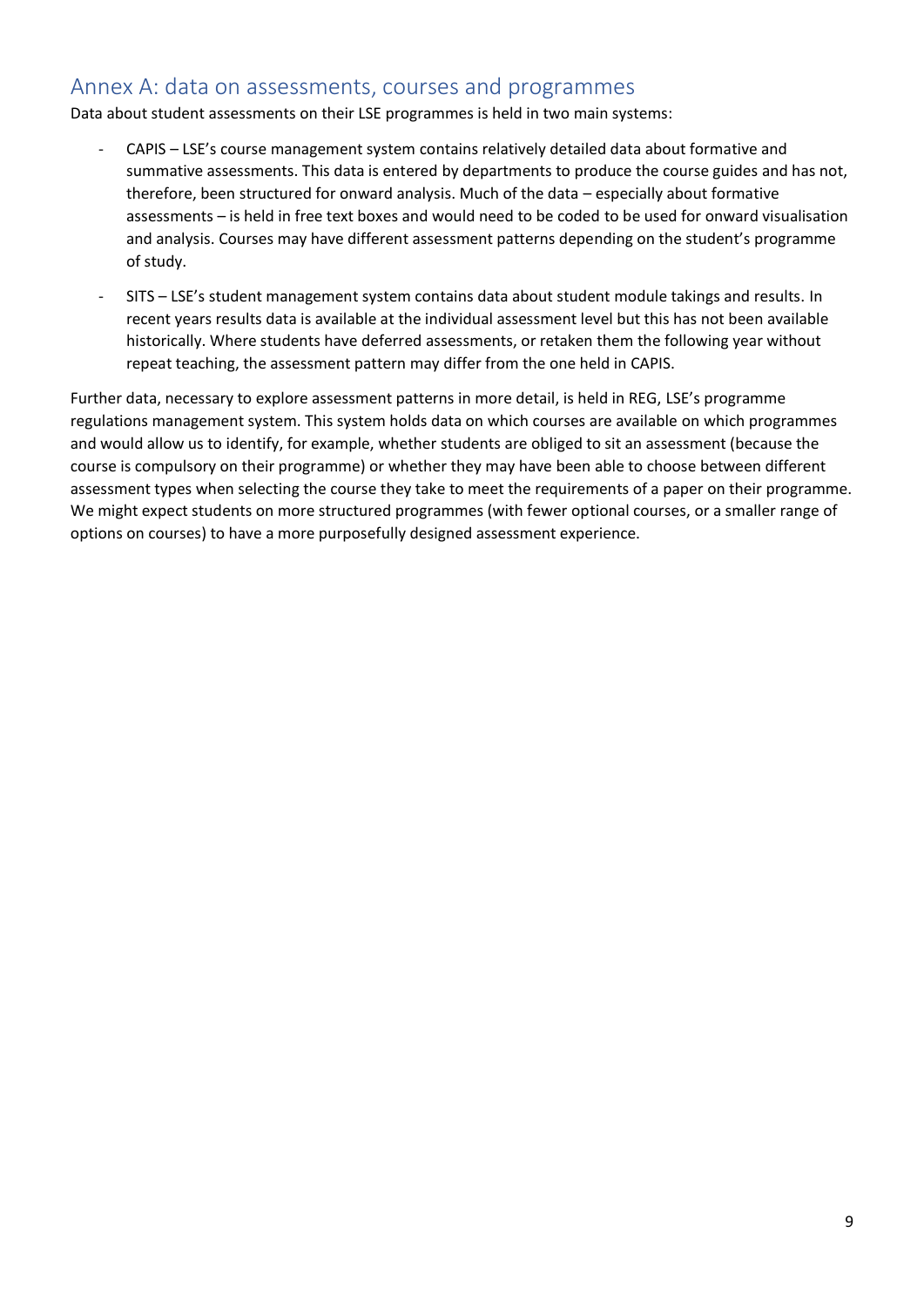### Annex B – interaction coefficients

This table shows the interactions between student characteristics (variables) and assessment variables. Coefficients that are significant at p<0.05 are highlighted in purple (negative relationship) and green (positive relationship).

|                   |                        |                |              | Assessment variable                                                        |      |                |                                       |                |                                      |                |      |
|-------------------|------------------------|----------------|--------------|----------------------------------------------------------------------------|------|----------------|---------------------------------------|----------------|--------------------------------------|----------------|------|
|                   |                        |                |              | 1 additional<br>1 additional<br>element in<br>element on<br>year<br>course |      |                | 10pp<br>increase - in-<br>person exam |                | 10pp increase<br>- take-home<br>exam |                |      |
| Variable          | Comparison<br>category | Study<br>level | Department   | Effect<br>size                                                             | p    | Effect<br>size | p                                     | Effect<br>size | p                                    | Effect<br>size | D.   |
| Continent         | Africa                 | <b>FD</b>      | Qualitative  | 0.19                                                                       | 0.35 | $-0.40$        | 0.48                                  | $-0.02$        | 0.81                                 | $-0.06$        | 0.60 |
| of<br>domicile    |                        |                | Quantitative | $-0.60$                                                                    | 0.08 | $-1.39$        | 0.15                                  | 0.05           | 0.78                                 | $-0.13$        | 0.52 |
|                   |                        | <b>PGT</b>     | Qualitative  | 0.06                                                                       | 0.64 | 0.27           | 0.46                                  | $-0.08$        | 0.10                                 | 0.12           | 0.25 |
|                   |                        |                | Quantitative | 0.14                                                                       | 0.27 | 0.95           | 0.03                                  | $-0.18$        | 0.07                                 | $-0.34$        | 0.06 |
|                   | Asia                   | <b>FD</b>      | Qualitative  | 0.10                                                                       | 0.25 | 0.08           | 0.72                                  | $-0.04$        | 0.37                                 | $-0.13$        | 0.01 |
|                   |                        |                | Quantitative | $-0.29$                                                                    | 0.03 | $-0.72$        | 0.05                                  | $-0.01$        | 0.81                                 | 0.07           | 0.30 |
|                   |                        | <b>PGT</b>     | Qualitative  | 0.16                                                                       | 0.01 | 0.50           | 0.01                                  | $-0.05$        | 0.05                                 | 0.03           | 0.59 |
|                   |                        |                | Quantitative | 0.11                                                                       | 0.08 | 0.78           | 0.00                                  | 0.02           | 0.74                                 | $-0.14$        | 0.18 |
|                   | Australasia            | <b>FD</b>      | Qualitative  | $-0.24$                                                                    | 0.58 | 1.06           | 0.27                                  | $-0.16$        | 0.42                                 | $-0.18$        | 0.41 |
|                   |                        |                | Quantitative | $-0.67$                                                                    | 0.41 | 2.35           | 0.13                                  | $-0.38$        | 0.11                                 | 0.21           | 0.45 |
|                   |                        | <b>PGT</b>     | Qualitative  | $-0.09$                                                                    | 0.48 | $-0.27$        | 0.47                                  | $-0.03$        | 0.54                                 | $-0.20$        | 0.06 |
|                   |                        |                | Quantitative | $-0.01$                                                                    | 0.98 | $-0.04$        | 0.95                                  | $-0.12$        | 0.34                                 | $-0.10$        | 0.70 |
|                   | North                  | <b>FD</b>      | Qualitative  | $-0.36$                                                                    | 0.09 | 0.54           | 0.24                                  | $-0.23$        | 0.00                                 | $-0.20$        | 0.06 |
|                   | America                |                | Quantitative | $-0.23$                                                                    | 0.59 | $-0.15$        | 0.88                                  | $-0.47$        | 0.01                                 | $-0.20$        | 0.28 |
|                   |                        | <b>PGT</b>     | Qualitative  | 0.06                                                                       | 0.26 | 0.37           | 0.01                                  | $-0.09$        | 0.00                                 | 0.04           | 0.30 |
|                   |                        |                | Quantitative | 0.10                                                                       | 0.13 | 0.76           | 0.00                                  | $-0.12$        | 0.01                                 | $-0.27$        | 0.01 |
|                   | Other                  | <b>FD</b>      | Qualitative  | 0.14                                                                       | 0.03 | 0.08           | 0.65                                  | $-0.13$        | 0.00                                 | $-0.17$        | 0.00 |
|                   | Europe                 |                | Quantitative | 0.23                                                                       | 0.04 | $-0.17$        | 0.57                                  | $-0.18$        | 0.00                                 | $-0.09$        | 0.13 |
|                   |                        | <b>PGT</b>     | Qualitative  | 0.10                                                                       | 0.01 | 0.45           | 0.00                                  | $-0.10$        | 0.00                                 | 0.01           | 0.73 |
|                   |                        |                | Quantitative | 0.10                                                                       | 0.02 | 0.63           | 0.00                                  | $-0.06$        | 0.02                                 | $-0.19$        | 0.00 |
|                   | South                  | <b>FD</b>      | Qualitative  | 0.15                                                                       | 0.61 | 0.67           | 0.39                                  | $-0.03$        | 0.84                                 | $-0.23$        | 0.23 |
|                   | America                |                | Quantitative | 0.09                                                                       | 0.94 | 1.48           | 0.55                                  | $-0.29$        | 0.40                                 | $-0.58$        | 0.15 |
|                   |                        | <b>PGT</b>     | Qualitative  | 0.26                                                                       | 0.00 | $-0.43$        | 0.06                                  | $-0.18$        | 0.00                                 | 0.14           | 0.03 |
|                   |                        |                | Quantitative | 0.20                                                                       | 0.06 | 0.28           | 0.43                                  | $-0.29$        | 0.00                                 | $-0.53$        | 0.00 |
| <b>Disability</b> | Cognitive or           | FD             | Qualitative  | 0.08                                                                       | 0.41 | 0.22           | 0.40                                  | $-0.12$        | 0.02                                 | $-0.18$        | 0.01 |
| (APP)             | learning<br>difficulty |                | Quantitative | 0.82                                                                       | 0.00 | $-0.78$        | 0.01                                  | $-0.24$        | 0.06                                 | $-0.14$        | 0.29 |
|                   |                        | PGT            | Qualitative  | $-0.29$                                                                    | 0.02 | 0.82           | 0.01                                  | $-0.01$        | 0.81                                 | 0.25           | 0.05 |
|                   |                        |                | Quantitative | 0.13                                                                       | 0.32 | 0.45           | 0.01                                  | $-0.19$        | 0.07                                 | $-0.24$        | 0.06 |
|                   | Mental                 | <b>FD</b>      | Qualitative  | 0.23                                                                       | 0.03 | $-0.14$        | 0.59                                  | $-0.10$        | 0.03                                 | $-0.22$        | 0.00 |
|                   | health                 |                | Quantitative | 0.33                                                                       | 0.14 | $-0.80$        | 0.01                                  | $-0.40$        | 0.00                                 | $-0.30$        | 0.01 |
|                   |                        | PGT            | Qualitative  | $-0.03$                                                                    | 0.80 | 0.31           | 0.26                                  | $-0.03$        | 0.38                                 | 0.11           | 0.30 |
|                   |                        |                | Quantitative | 0.19                                                                       | 0.13 | 0.43           | 0.01                                  | $-0.38$        | 0.00                                 | $-0.43$        | 0.00 |
|                   | Multiple               | FD             | Qualitative  | 0.02                                                                       | 0.87 | $-0.23$        | 0.59                                  | 0.00           | 0.98                                 | $-0.26$        | 0.00 |
|                   | disabilities           |                | Quantitative | 0.63                                                                       | 0.14 | $-0.65$        | 0.63                                  | $-0.48$        | 0.03                                 | $-0.51$        | 0.06 |
|                   |                        | PGT            | Qualitative  | $-0.23$                                                                    | 0.21 | 0.53           | 0.30                                  | 0.02           | 0.67                                 | $-0.05$        | 0.75 |
|                   |                        |                | Quantitative | 0.48                                                                       | 0.06 | 0.55           | 0.53                                  | $-0.37$        | 0.04                                 | $-0.57$        | 0.32 |
|                   | Physical               | FD             | Qualitative  | 0.31                                                                       | 0.04 | $-0.44$        | 0.28                                  | $-0.08$        | 0.28                                 | $-0.18$        | 0.04 |
|                   | disability             |                | Quantitative | 0.40                                                                       | 0.31 | 0.22           | 0.80                                  | $-0.09$        | 0.54                                 | $-0.03$        | 0.86 |
|                   |                        |                |              |                                                                            |      |                |                                       |                |                                      |                |      |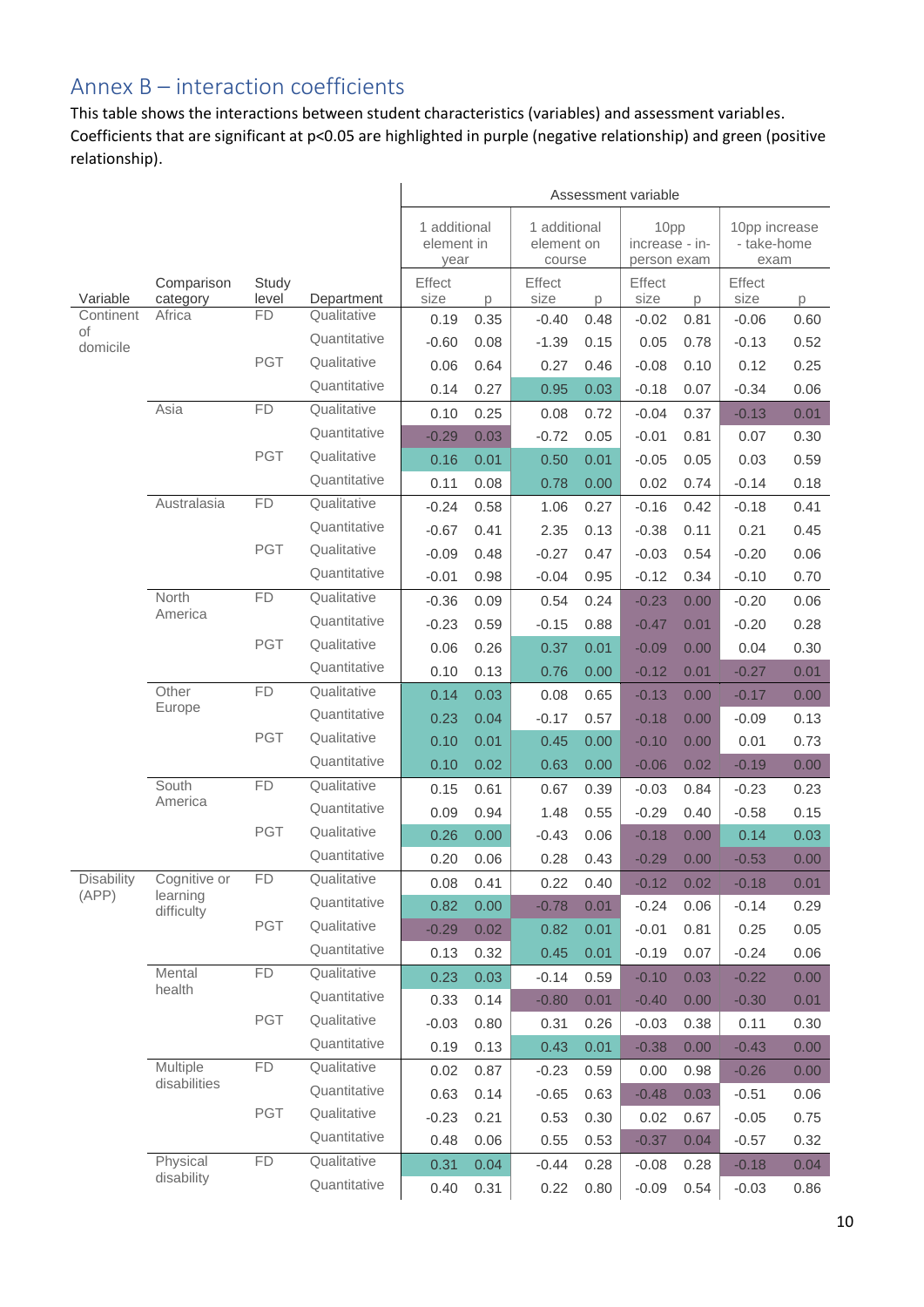|           |                              | PGT        | Qualitative  | $-0.18$ | 0.20 | 0.46    | 0.24 | $-0.06$ | 0.22 | 0.01    | 0.95 |
|-----------|------------------------------|------------|--------------|---------|------|---------|------|---------|------|---------|------|
|           |                              |            | Quantitative | 0.17    | 0.31 | 0.26    | 0.65 | $-0.11$ | 0.34 | $-0.06$ | 0.79 |
|           | Social or                    | FD         | Qualitative  | 0.31    | 0.41 | $-2.45$ | 0.02 | $-0.32$ | 0.08 | $-0.15$ | 0.52 |
|           | communicati<br>on disability |            | Quantitative | 0.59    | 0.93 | 16.77   | 0.38 | 14.32   | 0.26 | 18.57   | 0.23 |
|           |                              | PGT        | Qualitative  | $-1.43$ | 0.20 | $-1.13$ | 0.34 | $-0.04$ | 0.85 | $-0.03$ | 0.97 |
|           |                              |            | Quantitative | 0.09    | 0.05 | 10.44   | 0.60 | $-0.14$ | 0.00 | 0.48    | 0.86 |
| Ethnicity | Asian                        | <b>FD</b>  | Qualitative  | 0.05    | 0.40 | $-0.01$ | 0.96 | 0.01    | 0.78 | $-0.03$ | 0.42 |
|           |                              |            | Quantitative | 0.42    | 0.00 | $-2.18$ | 0.00 | $-0.07$ | 0.11 | $-0.22$ | 0.00 |
|           |                              | PGT        | Qualitative  | 0.03    | 0.67 | 0.29    | 0.13 | $-0.01$ | 0.55 | 0.10    | 0.04 |
|           |                              |            | Quantitative | 0.10    | 0.08 | 0.21    | 0.30 | 0.00    | 0.98 | 0.04    | 0.70 |
|           | <b>Black</b>                 | FD         | Qualitative  | 0.04    | 0.75 | $-0.16$ | 0.59 | $-0.08$ | 0.15 | $-0.16$ | 0.02 |
|           |                              |            | Quantitative | 0.27    | 0.21 | $-2.65$ | 0.00 | $-0.47$ | 0.00 | $-0.48$ | 0.00 |
|           |                              | <b>PGT</b> | Qualitative  | 0.35    | 0.00 | $-0.14$ | 0.65 | 0.07    | 0.09 | 0.14    | 0.14 |
|           |                              |            | Quantitative | 0.28    | 0.02 | 0.34    | 0.39 | $-0.12$ | 0.18 | $-0.27$ | 0.12 |
|           | Mixed                        | <b>FD</b>  | Qualitative  | $-0.06$ | 0.49 | 0.42    | 0.05 | $-0.02$ | 0.58 | $-0.05$ | 0.29 |
|           |                              |            | Quantitative | 0.15    | 0.42 | $-1.05$ | 0.06 | $-0.21$ | 0.02 | $-0.22$ | 0.03 |
|           |                              | <b>PGT</b> | Qualitative  | $-0.06$ | 0.40 | 0.31    | 0.12 | 0.00    | 0.91 | 0.07    | 0.26 |
|           |                              |            | Quantitative | 0.14    | 0.10 | 0.61    | 0.03 | $-0.17$ | 0.00 | $-0.01$ | 0.92 |
|           | Other                        | FD         | Qualitative  | 0.23    | 0.11 | $-0.54$ | 0.18 | $-0.13$ | 0.06 | $-0.20$ | 0.02 |
|           |                              |            | Quantitative | 0.54    | 0.03 | $-1.07$ | 0.19 | $-0.50$ | 0.00 | $-0.31$ | 0.04 |
|           |                              | <b>PGT</b> | Qualitative  | $-0.04$ | 0.59 | 0.33    | 0.17 | $-0.11$ | 0.00 | 0.04    | 0.58 |
|           |                              |            | Quantitative | 0.35    | 0.00 | 0.12    | 0.71 | $-0.27$ | 0.00 | $-0.47$ | 0.00 |
| Sex       | Male                         | FD         | Qualitative  | 0.07    | 0.15 | $-0.01$ | 0.91 | $-0.02$ | 0.46 | $-0.07$ | 0.03 |
|           |                              |            | Quantitative | 0.03    | 0.78 | $-0.98$ | 0.00 | $-0.27$ | 0.00 | $-0.13$ | 0.01 |
|           |                              | <b>PGT</b> | Qualitative  | $-0.06$ | 0.18 | 0.40    | 0.00 | $-0.09$ | 0.00 | 0.01    | 0.90 |
|           |                              |            | Quantitative | 0.07    | 0.10 | 0.44    | 0.01 | $-0.11$ | 0.00 | $-0.14$ | 0.07 |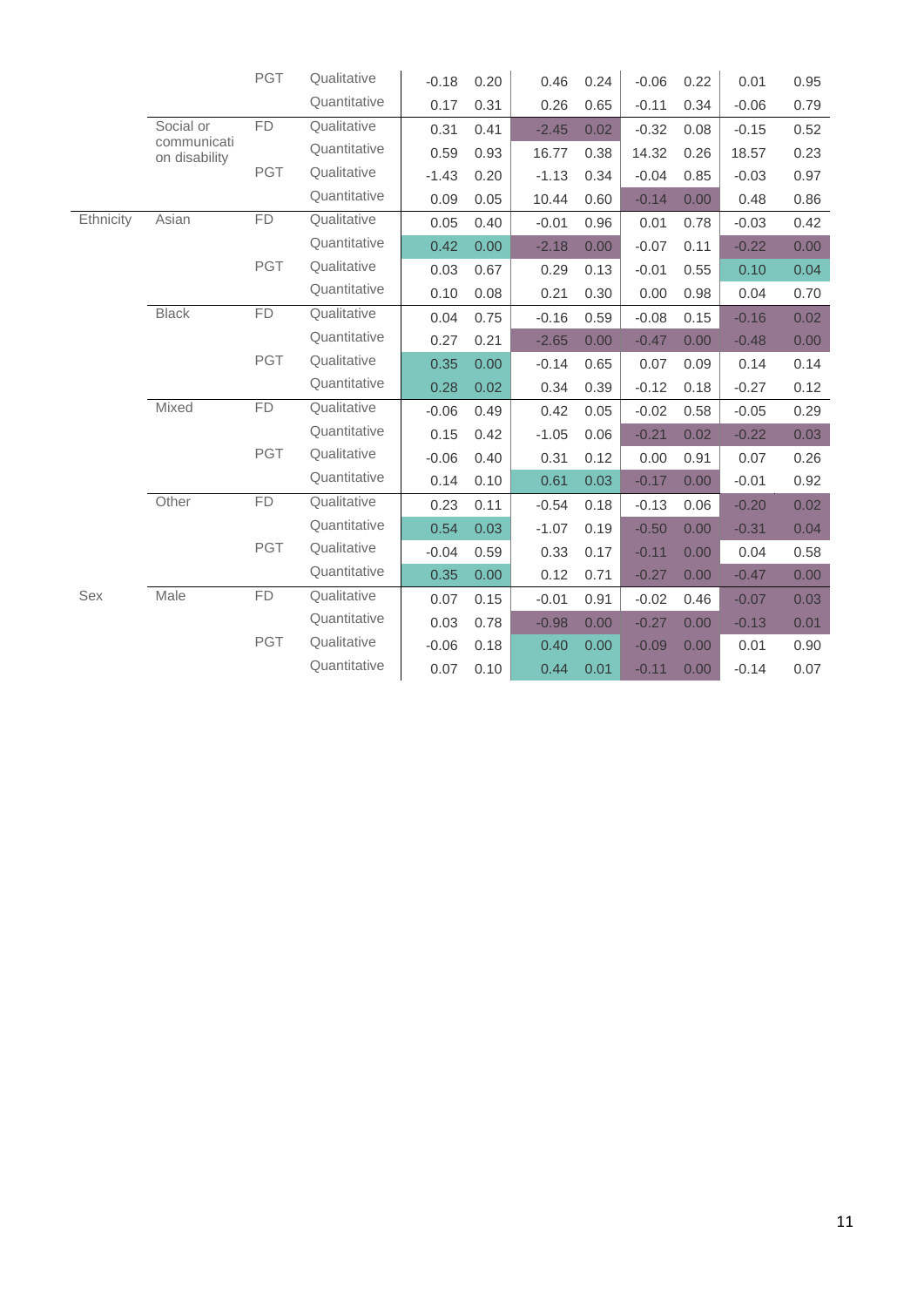### Annex C – models

We ran two regressions analyses to generate the findings in this paper. Full detail on the variables and excluded datapoints are in Table 1 below.

The first analysis was a mixed effects linear regression to model student outcomes by discipline and study level. We included a student-level random effect to account for differences between students that could not be captured by variables included in the model, and an interaction term for the influence of each fixed variable within an academic year.

This analysis confirmed that, for each subset of students, the effect of each variable of interest (the assessment variables) was similar across academic years. We were therefore able to aggregate data for the academic years 2016/7-2018/9 in order to examine the effect of student characteristics on the variables of interest. We performed this aggregation to ameliorate the effect of relatively small numbers of students with certain characteristics within the subsets of students.

We then ran the second analysis, a mixed effects linear regression with a student-level random effect and interaction terms for the four demographic characteristics of ethnicity, disability, sex and continent of domicile. This generated the findings outlined in the second section of the report.

| Variable    | <b>Description</b>          | Values (reference value in bold) | <b>Exclusions</b> |
|-------------|-----------------------------|----------------------------------|-------------------|
| Student     | Mark achieved by student on | Percentage (1-100)               | 0 or Null         |
| module mark | module                      |                                  |                   |
| Academic    | Academic year of study      | 2015/6                           |                   |
| year        |                             | 2016/7                           |                   |
|             |                             | 2017/8                           |                   |
|             |                             | 2018/9                           |                   |
| Module      | Department of module        | <b>Accounting (quant)</b>        |                   |
| department  |                             | Economics (quant)                |                   |
|             |                             | Finance (quant)                  |                   |
|             |                             | Mathematics (quant)              |                   |
|             |                             | Management (quant)               |                   |
|             |                             | Methodology (quant)              |                   |
|             |                             | Psychological & Behavioural      |                   |
|             |                             | Science (quant)                  |                   |
|             |                             | Statistics (quant)               |                   |
|             |                             | Anthropology (qual)              |                   |
|             |                             | Economic History (qual)          |                   |
|             |                             | European Institute (qual)        |                   |
|             |                             | Gender Institute (qual)          |                   |
|             |                             | Geography & Environment (qual)   |                   |
|             |                             | <b>Government (qual)</b>         |                   |
|             |                             | Health Policy (qual)             |                   |
|             |                             | International Relations (qual)   |                   |
|             |                             | Law (qual)                       |                   |
|             |                             | Language Centre (qual)           |                   |
|             |                             | Media & Communications (qual)    |                   |
|             |                             | Philosophy, Logic and Scientific |                   |
|             |                             | Method (qual)                    |                   |
|             |                             | Public Policy (qual)             |                   |
|             |                             | Sociology (qual)                 |                   |
|             |                             | Social Policy (qual)             |                   |

#### **Table 1: Variables included in the analysis models**